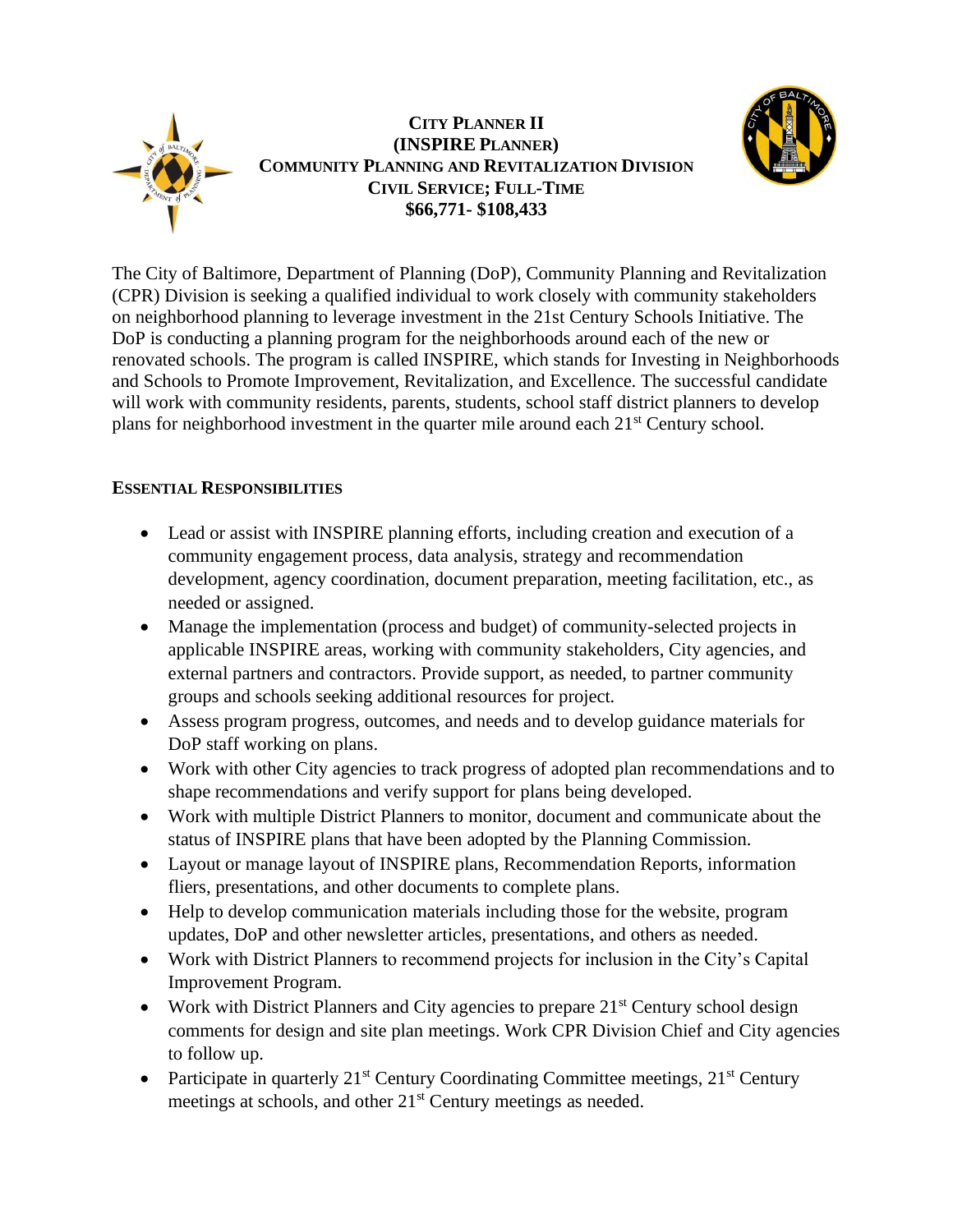- Contribute to the Community Planning & Revitalization team by assisting with Citywide planning projects, policies, or special projects, as assigned.
- Provide planning updates and information to elected officials, other agencies, community associations, and general public, including potential investors, non-profits and grant reading.

### **REQUIRED KNOWLEDGE, SKILLS, AND ABILITIES**

- Ability to work with the public and articulate planning issues to many different audiences.
- Demonstrated strong project management skills, with the ability to prioritize, plan, organize, and carry out multiple projects.
- Excellent written and verbal communication skills.
- Ability to envision alternatives to the physical and social environments in which we live.
- Ability to analyze demographic information to discern trends in population, income, employment, and health.
- Knowledge of planning processes and project evaluation.
- Mastery of Microsoft Office software.
- Demonstrated commitment to promoting equity.
- Understanding of the social and environmental impact of planning decisions on communities.
- Self-motivated and results oriented.
- Strong social skills and a demonstrated ability to develop and strengthen relationships with a variety of people.

## **MINIMUM EDUCATION AND EXPERIENCE**

Master's degree from an accredited college or university in urban or regional planning, sustainability, environmental studies, historic preservation, architecture, architectural history, nutrition, public administration, public health or a closely related field such as transportation and two years of experience in performing urban, regional, transportation, environmental, sustainability, food access, emergency or historic designation planning work.

Equivalencies - Equivalent combination of education and experience.

## **HOW TO APPLY**

To apply, visit Baltimore City's Department of Human Resources website and apply to the **City Planner II** position by the closing date.